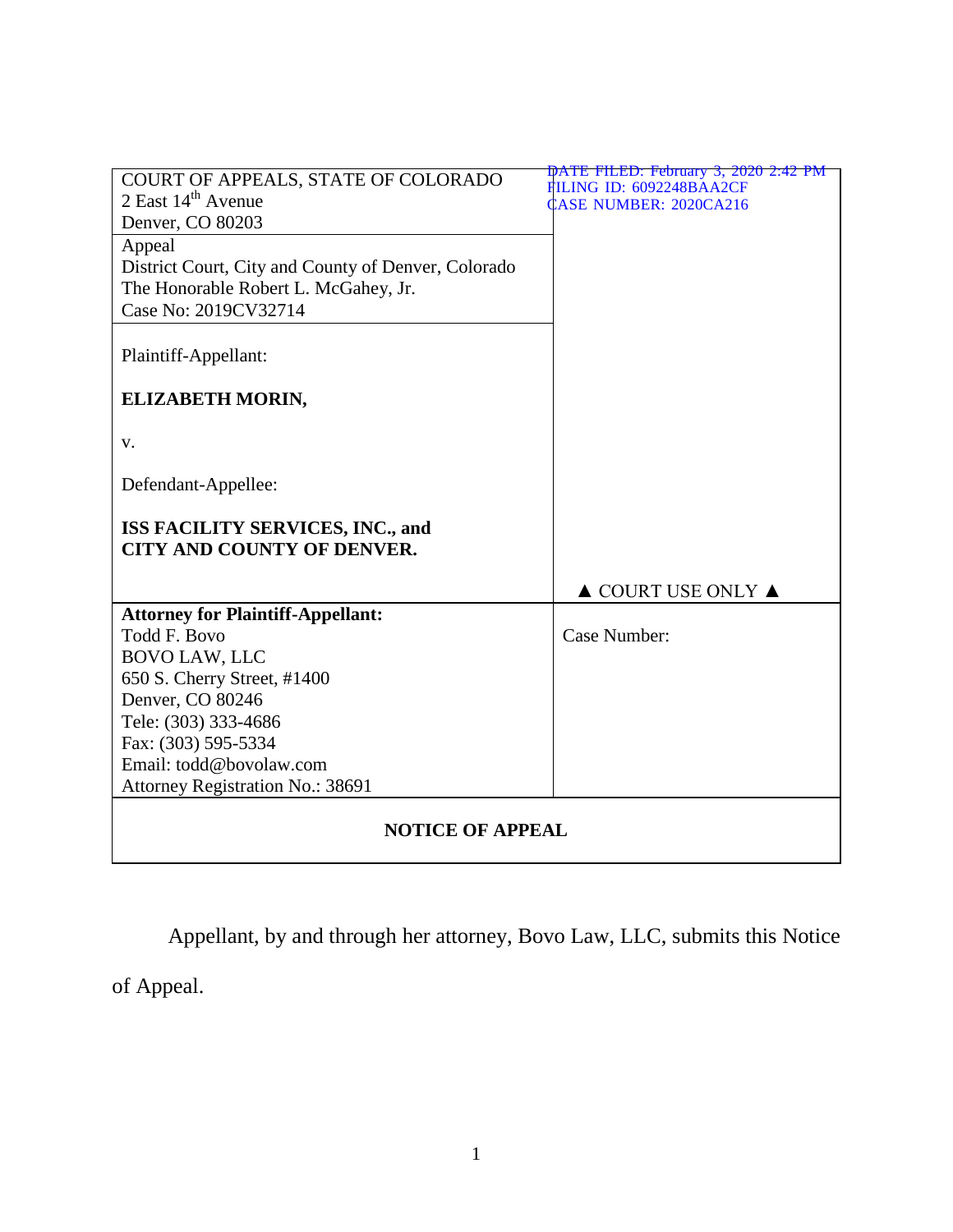#### **I. NATURE OF CASE**

The underlying case is a personal injury action that arose out of an incident when Appellant Elizabeth Morin, while walking on the west side of level five of the Denver International Airport, fell on an unmarked water hazard, left by the Appellees, and suffered injuries. Appellant asserted claims against the Appellees for; premises liability, negligence, negligent hiring, and negligent supervision.

The last day of the Appellant's statute of limitations fell on a Saturday, July 13, 2019. Appellant filed her Complaint on the first full business day after July 13, 2019, which was Monday, July 15, 2019. The Appellees' filed a motion to dismiss for failure to file within the statute of limitations. The District Court, in noting that the circumstances here present an extremely close call, granted Appellees' motion to dismiss. Further, the District Court found that Appellant did not lack substantial justification in choosing to maintain the lawsuit, rather than voluntarily dismissing it, awarded attorney fees and costs in its final order, as mandated pursuant to C.R.S. § 13-17-201.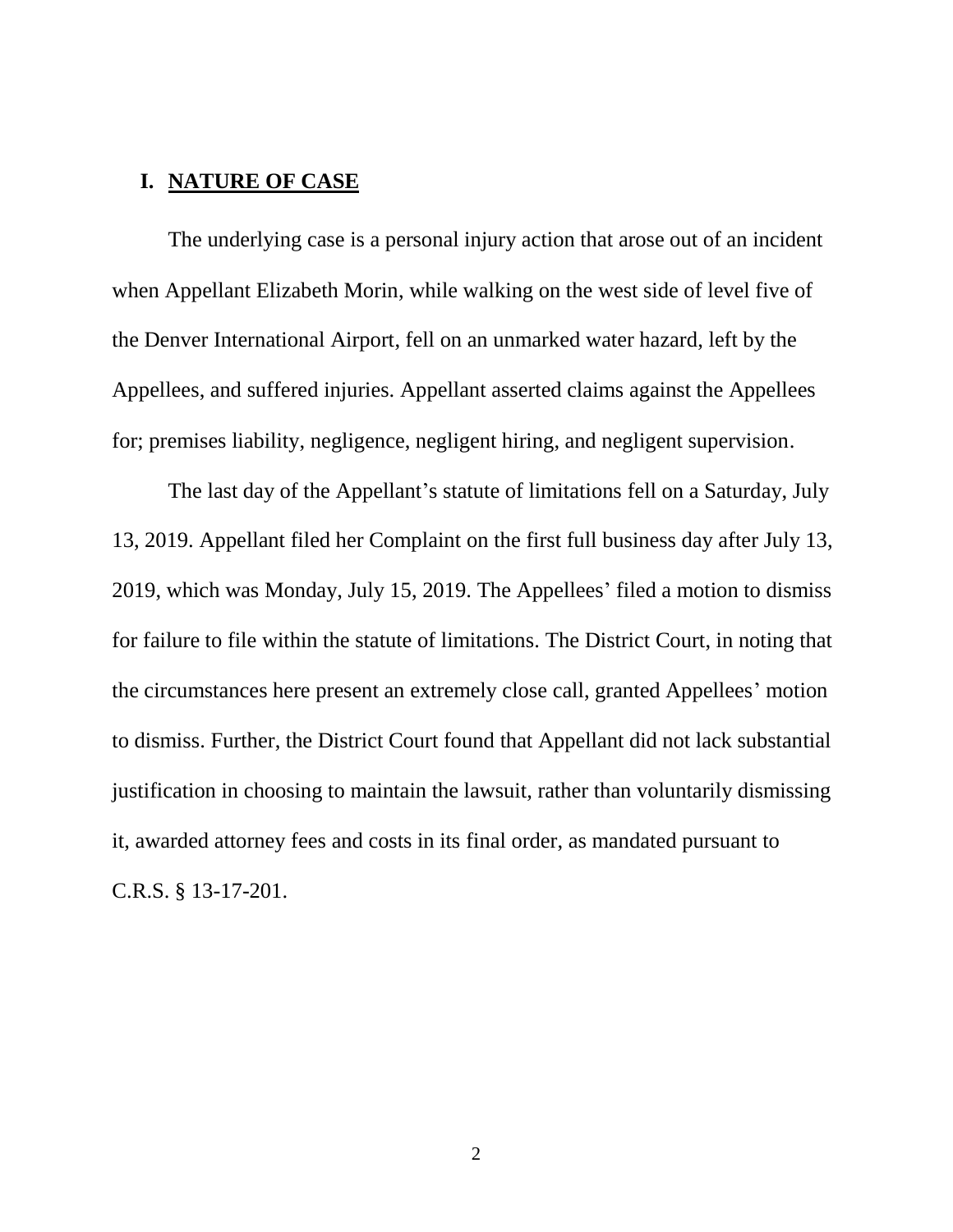### **a. Nature Of The Controversy**

Whether a complaint, whose claims' statute of limitations ended on a Saturday, may be filed on the first full business day after a court is closed on the Saturday, and still be within the statute of limitations, as intended pursuant to C.R.S. § 24-11-110.

#### **b. Order Being Appealed**

The judgment being appealed is the Final Order granting Defendants' Motion for Attorney Fees and Bill of Costs, on December 20, 2019, for the Order granting Defendants' Motion to Dismiss Plaintiff's Complaint Pursuant to Colo. R. Civ. P. 12(B)(5) and Request for Oral Argument, on October 29, 2019, by the Honorable Judge Robert L. McGahey, Jr., Denver District Judge. The final orders are issued by a Colorado District Court and subject to appellate court's jurisdiction pursuant to C.R.S. § 13-4-102(1).

### **c. All Issues Resolved**

All issues related to the claims for relief have been resolved with the Final Order granting Defendants' Motion for Attorney Fees and Bill of Costs on December 20, 2019. The Order granting Defendants' Motion to Dismiss Plaintiff's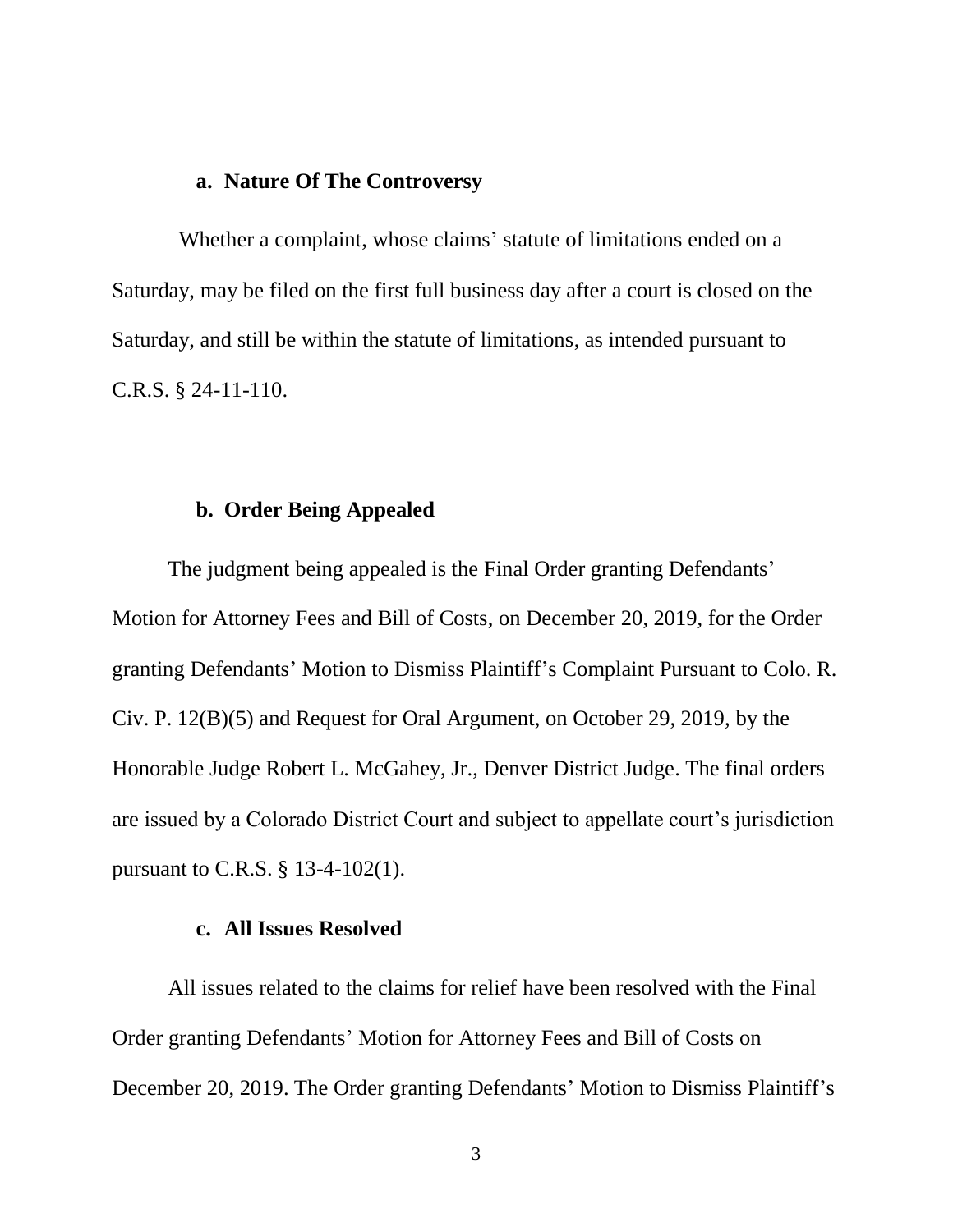Complaint Pursuant to Colo. R. Civ. P. 12(B)(5) and Request for Oral Argument, on October 29, 2019 dismissed all claims with prejudice.

#### **d. Order Final**

The judgment is final and the decision constitutes final court action on all claims for relief subject to judicial review in accordance with C.R.C.P. 54(b).

#### **e. Date Of Order**

The date the Order was entered is December 20, 2019.

#### **f. Extensions**

No extensions were granted to file motions for post-trial relief.

## **g. Motions for Post-Trial Relief**

No motions for post-trial relief have been filed.

#### **h. Motions for Post-Trial Relief Denied**

No motions for post-trial relief have been filed.

## **i. Extensions for Notice of Appeal**

No extensions were granted to file the Notice of Appeal.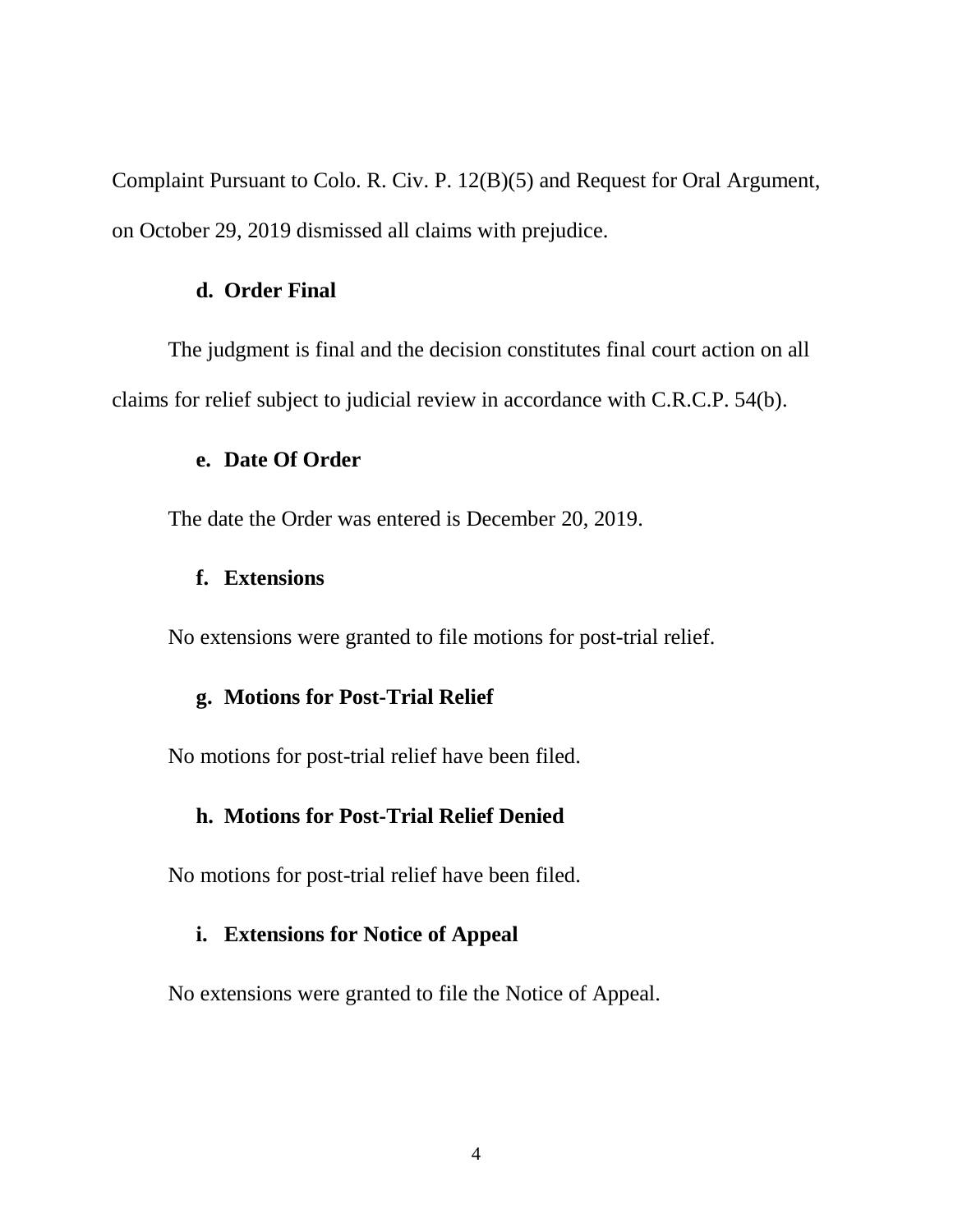## **II. ISSUES TO BE RAISED ON APPEAL**

a. Whether a complaint, whose claims' statute of limitations ended on a Saturday, may be filed on the first full business day after a court is closed on the Saturday, and still be within the statute of limitations, as intended pursuant to C.R.S. § 24-11-110.

## **III. TRANSCRIPT NOT NECESSARY**

No transcripts are necessary, as no oral hearings have been conducted.

# **IV. MAGISTRATE**

Orders on review were issued by a Denver District Judge.

# **V. COUNSEL**

Counsel for Appellant: Counsel for Appellee:

Todd F. Bovo, #38691 Clinton L. Coberly, #38903 Bovo Law, LLC Hall & Evans, L.L.C. Denver, CO 80246 Denver, CO 80202 Tele: (303) 333-4686 Tele: (303) 628-3300 Fax: (303) 595-5334 Email: todd@bovolaw.com Email: coberlyc@hallevans.com

650 S. Cherry Street, Suite 1400 1001 Seventeentyh Street, Suite 300

# **VI. APPENDIX**

The following documents have been attached to this notice: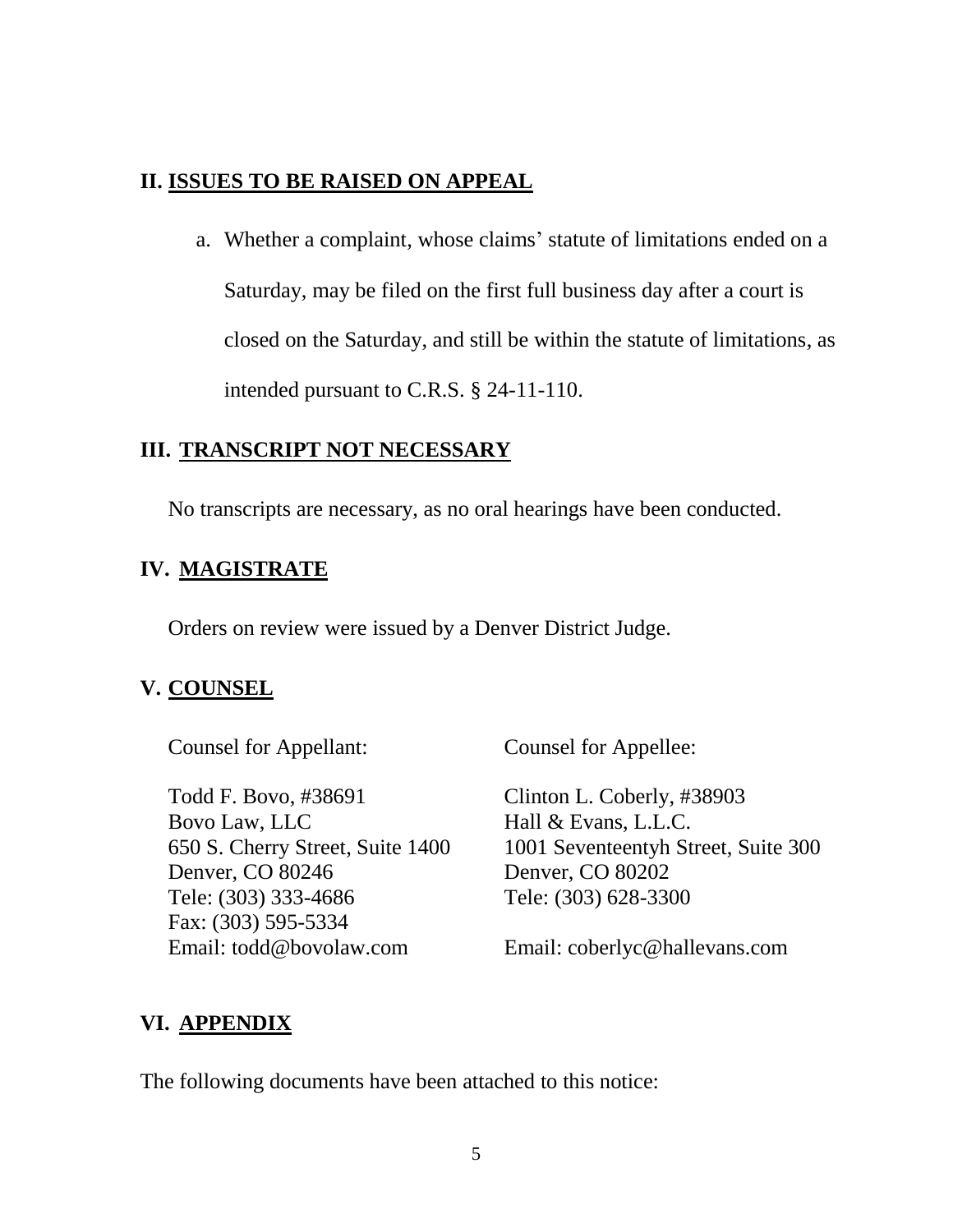- a. Order Re: Defendants' Motion to Dismiss Plaintiff's Complaint Pursuant to Colo. R. Civ. P. 12(B)(5) and Request for Oral Argument, October 29, 2019.
- b. Order Re: Defendants' Motion for Attorney Fees and Bill of Costs, December 20, 2019.

DATED: February 3, 2020.

Respectfully Submitted,

 $\sqrt{2}$ 

 Todd F. Bovo, #38691 Attorney for Appellant